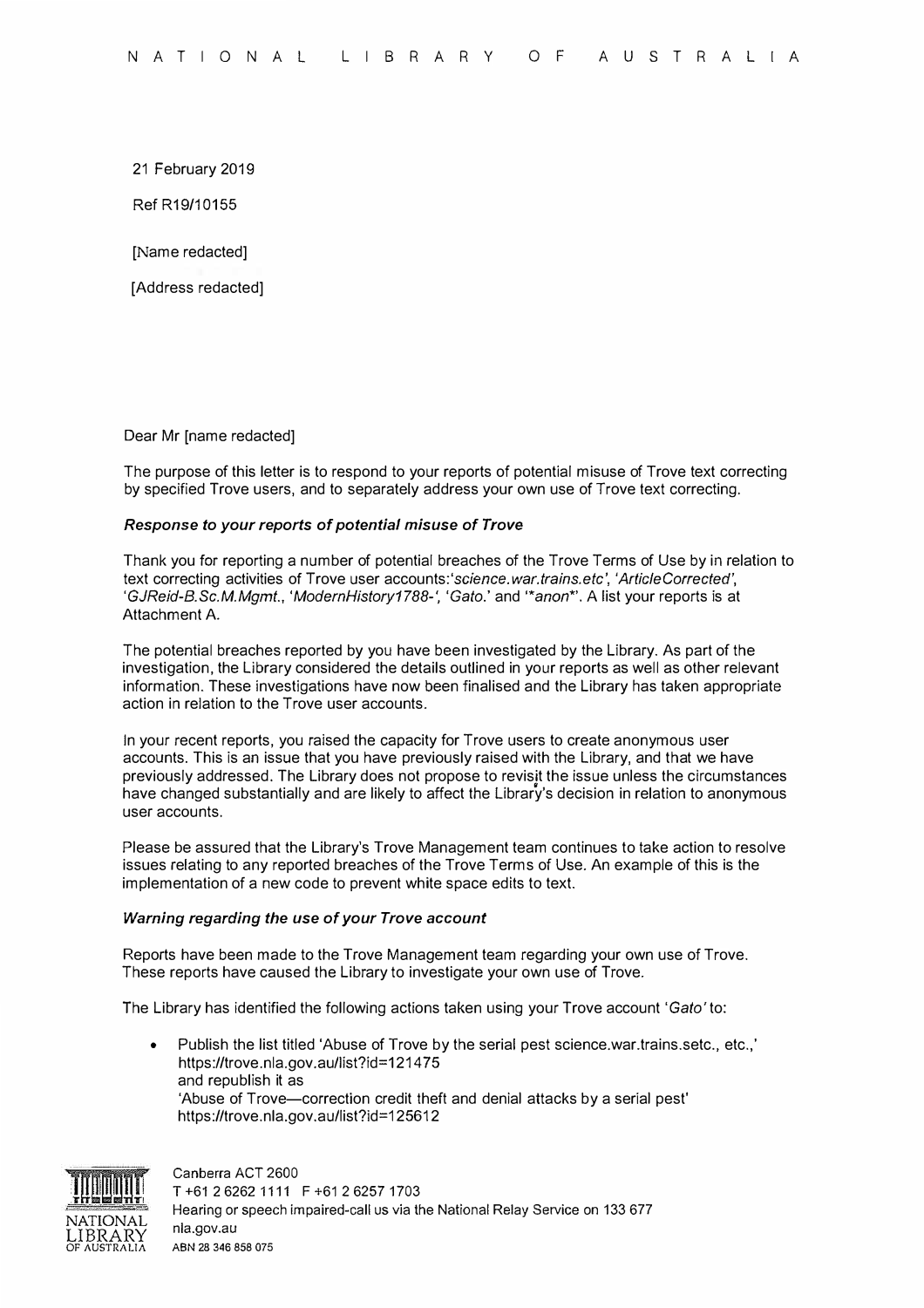- Publish comments titled 'DELETION OF ALL LINES BY SERIAL PEST','TEXT DELETED BY SERIAL PEST' and 'ABUSE BY TROVE SERIAL PEST' (on articles listed in the table at Attachment B)
- Use the Trove forum private messaging service to send messages to other members of the Trove community which have caused those users distress and concern.

These actions predominantly relate to your concerns of misuse by another user, concerns raised by you directly with the Library and addressed above. The Library does not support the use of published lists and comments for the purpose of sharing information about another user including a person's views of that user.

The Library has considered these actions and determined that they contravene the Trove Terms of Use. In particular, the requirements for Trove users to:

## *Act responsibly*

*You are responsible for your actions while participating in this community. Try to make everyone in the community feel comfortable and their contributions valued.* 

# *Provide relevant notes, comments and corrections*

*This* is a *place to share information relevant to the contents of Trove. Post valuable, honest, relevant information and make your comments useful and informative.* 

The Terms of Use are available in full online: http://trove.nla.gov.au/general/termsofuse

The Library has determined to issue a warning to you in relation to your actions outlined above and to remove that published content from Trove.

The Library also asks that you please refrain from using the private messaging service to contact members of the Trove community which may cause them distress and concern.

This is your second warning in relation to your contravention of the Trove Terms of Use. Your first warning was issued on 7 March 2018. In the event that the Library has cause to issue a third and final warning to you in relation to your use of Trove, your user account would be revoked, and the email address associated with this account will be prevented from being used in Trove.

The Library values the contributions made by the Trove community. We ask you to please familiarise yourself with the Trove Terms of Use and to ensure that you comply with these terms in your own use of Trove.

Thank you for your cooperation going forward.

Yours sincerely

[staff name redacted] Director, Trove

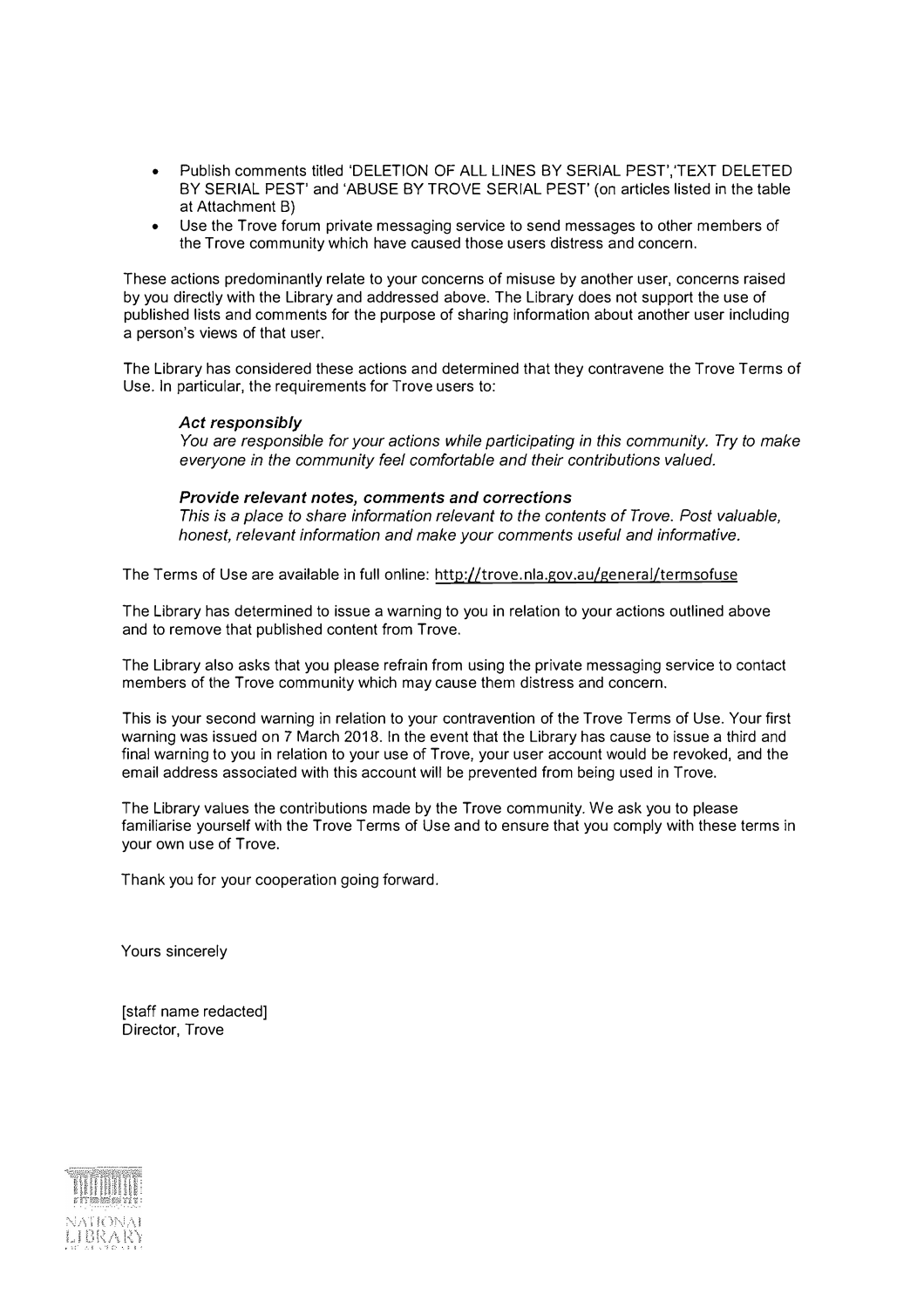# Attachment A - Your reports to the Library

| 1               | RSref102473        | reporting tag "g-e flip-flopping between usernames"             |
|-----------------|--------------------|-----------------------------------------------------------------|
| $\overline{2}$  | <b>RSref102472</b> | reporting tags "g-y flip-flopping between usernames", "gato and |
|                 |                    | yelnod are the same person", and "gato and eamon.key are the    |
|                 |                    | same person"                                                    |
| 3               | RSref102053        | http://nla.gov.au/nla.news-article13520322                      |
| $\overline{4}$  | RSref102029        | http://nla.gov.au/nla.news-article31739333                      |
| 5               | RSref101989        | http://nla.gov.au/nla.news-article71391224                      |
| $\overline{6}$  | RSref101956        | Response to previous correspondence                             |
| $\overline{7}$  | RSref101657        | Request to investigate user account 'gato,'                     |
| $\overline{8}$  | RSref101551        | http://nla.gov.au/nla.news-article14716131                      |
| $\overline{9}$  | <b>RSref101550</b> | http://nla.gov.au/nla.news-article224235269                     |
| 10              | RSref101549        | http://nla.gov.au/nla.news-article80084648                      |
| 11              | RSref101542        | Removal of the list 'Abuse of Trove by the serial pest          |
|                 |                    | science.war.trains.etc., etc., etc.'                            |
| $\overline{12}$ | RSref101263        | Request to investigate user account 'Gato.'                     |
| 13              | RSref101229        | http://nla.gov.au/nla.news-article78272393                      |
| 14              | RSref101227        | http://nla.gov.au/nla.news-article142416719                     |
| 15              | RSref101220        | http://nla.gov.au/nla.news-article3031143                       |
| 16              | RSref101181        | http://nla.gov.au/nla.news-article5187842                       |
| 17              | RSref101180        | http://nla.gov.au/nla.news-article5187842                       |
| $\overline{18}$ | RSref101178        | http://nla.gov.au/nla.news-article139715850                     |
|                 |                    | http://nla.gov.au/nla.news-article28394274                      |
|                 |                    | http://nla.gov.au/nla.news-article85027822                      |
|                 |                    | http://nla.gov.au/nla.news-article70480157                      |
| 19              | RSref101161        | http://nla.gov.au/nla.news-article14319071                      |
| 20              | RSref101160        | http://nla.gov.au/nla.news-article78272358                      |
| 21              | RSref101159        | http://nla.gov.au/nla.news-article167588748                     |
| $\overline{22}$ | RSref101158        | http://nla.gov.au/nla.news-article9334356                       |
| 23              | RSref101157        | Request to investigate user account 'ModernHistory1788-'        |
| 24              | RSref101156        | http://nla.gov.au/nla.news-article14366598                      |
| 25              | RSref101155        | http://nla.gov.au/nla.news-article28140573                      |
| 26              | RSref101143        | http://nla.gov.au/nla.news-article205659292                     |
| 27              | RSref101141        | Request for action/response to previous requests                |
| $\overline{28}$ | RSref101138        | http://nla.gov.au/nla.news-article205659292                     |
| 29              | RSref101137        | http://nla.gov.au/nla.news-article205659292                     |
| 30              | RSref101135        | http://nla.gov.au/nla.news-article205659292                     |
| 31              | RSref101134        | http://nla.gov.au/nla.news-article205659292                     |
| $\overline{32}$ | RSref101114        | http://nla.gov.au/nla.news-article10542346                      |
| $\overline{33}$ | RSref101113        | http://nla.gov.au/nla.news-article12141236                      |
| 34              | RSref100959        | Request to investigate user account 'ArticleCorrected' and      |
|                 |                    | 'science.war.trains.etc'                                        |
|                 |                    | http://nla.gov.au/nla.news-article16379194                      |